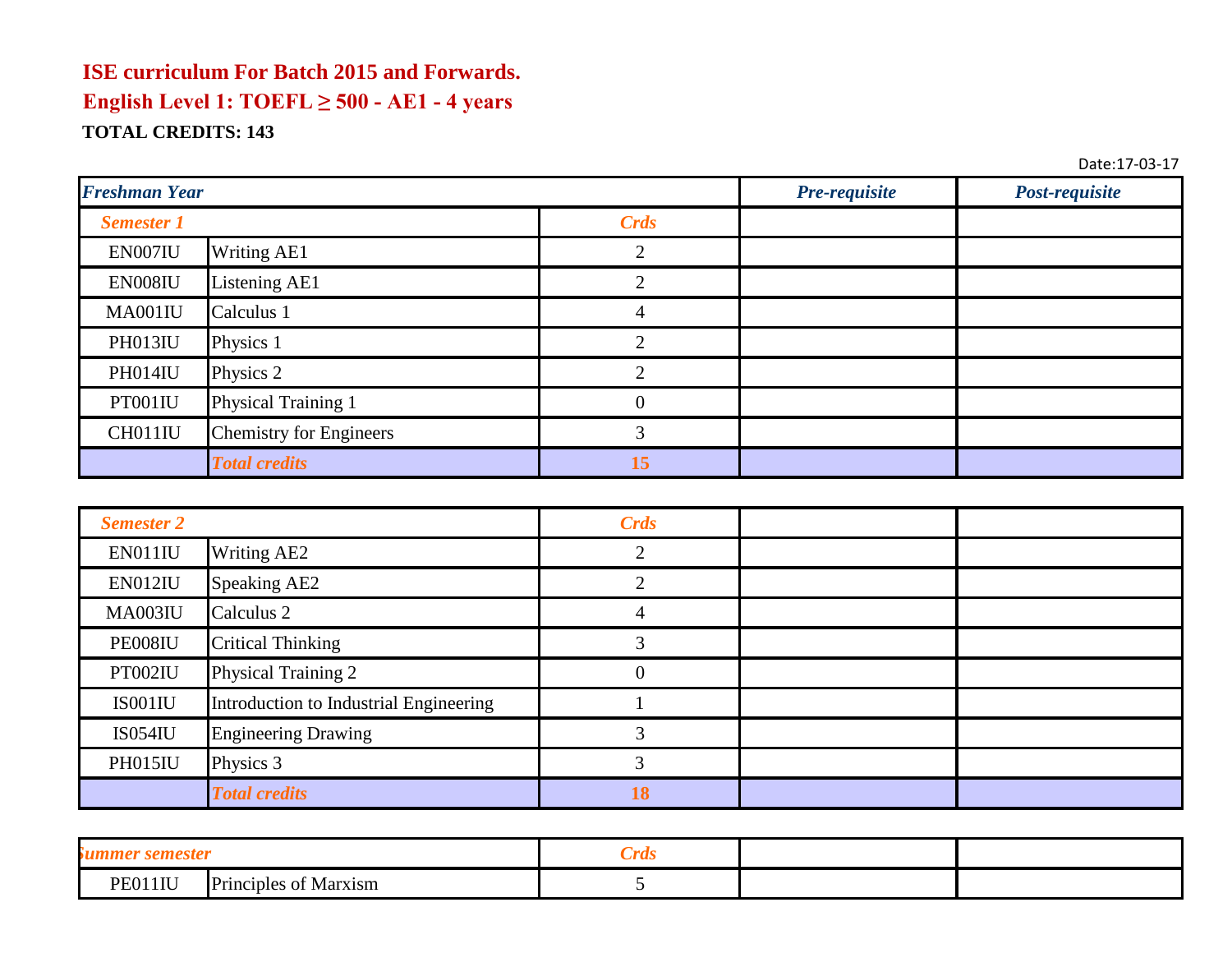| PE012IU | HCM's thoughts                                              |    |  |
|---------|-------------------------------------------------------------|----|--|
| PE013IU | <b>Revolutionary Lines of Vietnamese</b><br>Communist Party |    |  |
|         | <b>Total credits</b>                                        | .V |  |

| <b>Sophomore Year</b> |                                                   |             |  |
|-----------------------|---------------------------------------------------|-------------|--|
| <b>Semester 3</b>     |                                                   | <b>Crds</b> |  |
| <b>MA027IU</b>        | <b>Applied Linear Algebra</b>                     |             |  |
| <b>IS019IU</b>        | <b>Production Management</b>                      |             |  |
| IS076IU               | Introduction to Computing - Matlab<br>Application |             |  |
| IS004IU               | Engineering Probability & Statistics              |             |  |
| <b>MA023IU</b>        | Calculus 3                                        |             |  |
| <b>IS016IU</b>        | Engineering Mechanics – Dynamics                  |             |  |
|                       | <b>Total credits</b>                              | 19          |  |

| <b>Semester 4</b> |                                                           | <b>Crds</b> |                               |
|-------------------|-----------------------------------------------------------|-------------|-------------------------------|
| <b>IS077IU</b>    | Introduction to Programming – $C^{++}/C^{\#}$ ,<br>Python |             |                               |
| <b>IS020IU</b>    | <b>Engineering Economy</b>                                |             |                               |
| <b>IS081IU</b>    | Deterministic models in OR                                |             | <b>Applied Linear Algebra</b> |
| IS017IU           | Work design $&$ Ergonomics + Lab                          |             |                               |
| <b>IS034IU</b>    | Product Design & Development                              |             | Học trước Eng. Drawing        |
| <b>MA029IU</b>    | Differential Equations for ISE                            |             |                               |
|                   | <b>Total credits</b>                                      |             |                               |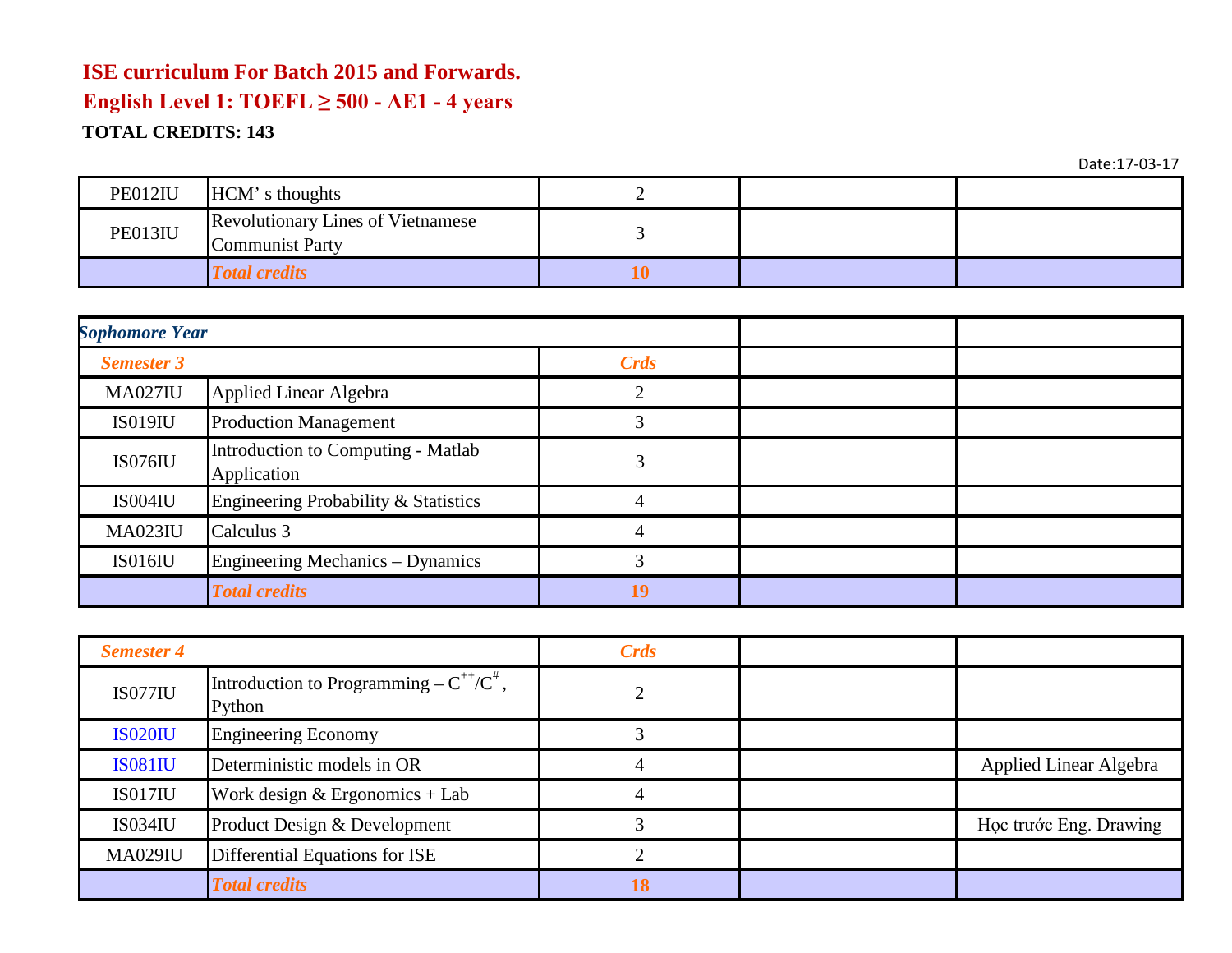| <i>Summer semester</i> |                          | <b>Crds</b> |  |
|------------------------|--------------------------|-------------|--|
| <b>IS052IU</b>         | <b>Internship 1</b>      |             |  |
|                        | <b>Military Training</b> |             |  |
|                        | <b>Total credits</b>     |             |  |

| <b>Junior Year</b> |                                                        | <b>Crds</b> |                               |                            |
|--------------------|--------------------------------------------------------|-------------|-------------------------------|----------------------------|
| <b>Semester 5</b>  |                                                        |             |                               |                            |
| <b>IS040IU</b>     | <b>Management Information System</b>                   | 3           |                               |                            |
| <b>IS025IU</b>     | <b>Quality Management</b>                              | 3           | Eng. Probability & statistics |                            |
| <b>IS026IU</b>     | <b>Project Management</b>                              | 3           |                               |                            |
| <b>IS024IU</b>     | Probabilistic Models in OR                             | 3           | Eng. Probability & statistics |                            |
| IS IU              | <b>ISE Elective Course (choose 1 course)</b><br>below) | 3           |                               |                            |
| <b>IS031IU</b>     | <b>Experimental Design</b>                             |             | Eng. Probability & statistics |                            |
| <b>IS018IU</b>     | <b>CAD/CAM</b>                                         |             |                               | Học trước Eng. Drawing     |
| <b>IS058IU</b>     | Time series & forecasting technique                    |             |                               | Học trước Eng. Prob & Stat |
|                    | <b>Total credits</b>                                   | 15          |                               |                            |

| <b>Semester 6</b> |                         | <b>Crds</b> |                                      |  |
|-------------------|-------------------------|-------------|--------------------------------------|--|
| <b>IS079IU</b>    | Scientific Writing      |             |                                      |  |
| <b>IS028IU</b>    | Simulation Models in IE |             | Eng. Probability $\&$<br>Statistics. |  |
| <b>IS027IU</b>    | Scheduling & Sequencing |             | Deterministic models in OR           |  |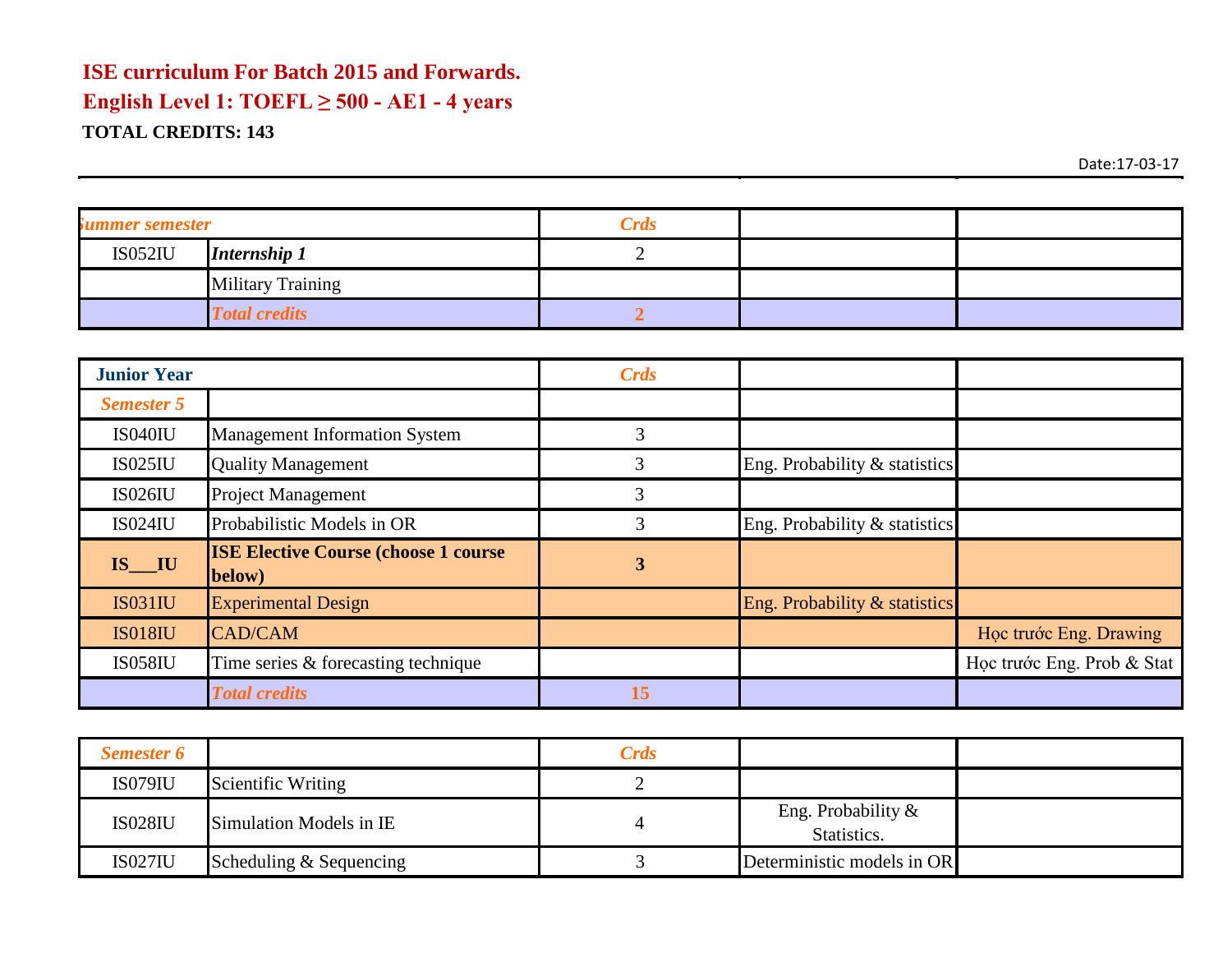| <b>IS078IU</b> | Logistics engineering $&$ supply chain<br>design       |    |         | Học trước Deterministic<br>models in OR, Probabilistic<br>Models in OR, Eng. Prob $\&$<br>Stat |
|----------------|--------------------------------------------------------|----|---------|------------------------------------------------------------------------------------------------|
| $IS$ $IU$      | <b>ISE Elective Course (choose 1 course)</b><br>below) |    |         |                                                                                                |
| <b>IS044IU</b> | <b>Computer Control Manufacturing Systems</b>          |    | Cad/cam |                                                                                                |
| <b>IS068IU</b> | <b>Procurement Management</b>                          |    |         | Học trước Eng. Prob & Stat                                                                     |
|                | <b>Total credits</b>                                   | L5 |         |                                                                                                |

| summer semester |                      | <b>Crds</b> |  |
|-----------------|----------------------|-------------|--|
| <b>IS053IU</b>  | <b>Internship 2</b>  |             |  |
|                 | <b>Total credits</b> |             |  |

| <b>Senior Year</b>      |                                                         |             |                                                 |                                         |
|-------------------------|---------------------------------------------------------|-------------|-------------------------------------------------|-----------------------------------------|
| <b>Semester 7</b>       |                                                         | <b>Crds</b> |                                                 |                                         |
| <b>IS033IU</b>          | Multi-Criteria Decision Making                          | 3           | Deterministic models in<br>OR, Eng. Prob & Stat |                                         |
| <b>IS041IU</b>          | <b>Lean Production</b>                                  | 3           |                                                 | Production management                   |
| <b>IS032IU</b>          | <b>Facility Layout</b>                                  | 3           |                                                 | Học trước Deterministic<br>models in OR |
| $IS$ <sub>IS</sub> $IU$ | <b>ISE Elective Course (choose 3 courses)</b><br>below) | 9           |                                                 |                                         |
| <b>IS080IU</b>          | <b>Creative Thinking</b>                                |             |                                                 |                                         |
| <b>IS035IU</b>          | <b>Systems Engineering</b>                              |             |                                                 |                                         |
| <b>IS043IU</b>          | <b>Flexible Manufacturing Systems</b>                   |             |                                                 | Học trước Cad/Cam                       |
| <b>IS045IU</b>          | Leadership                                              |             |                                                 |                                         |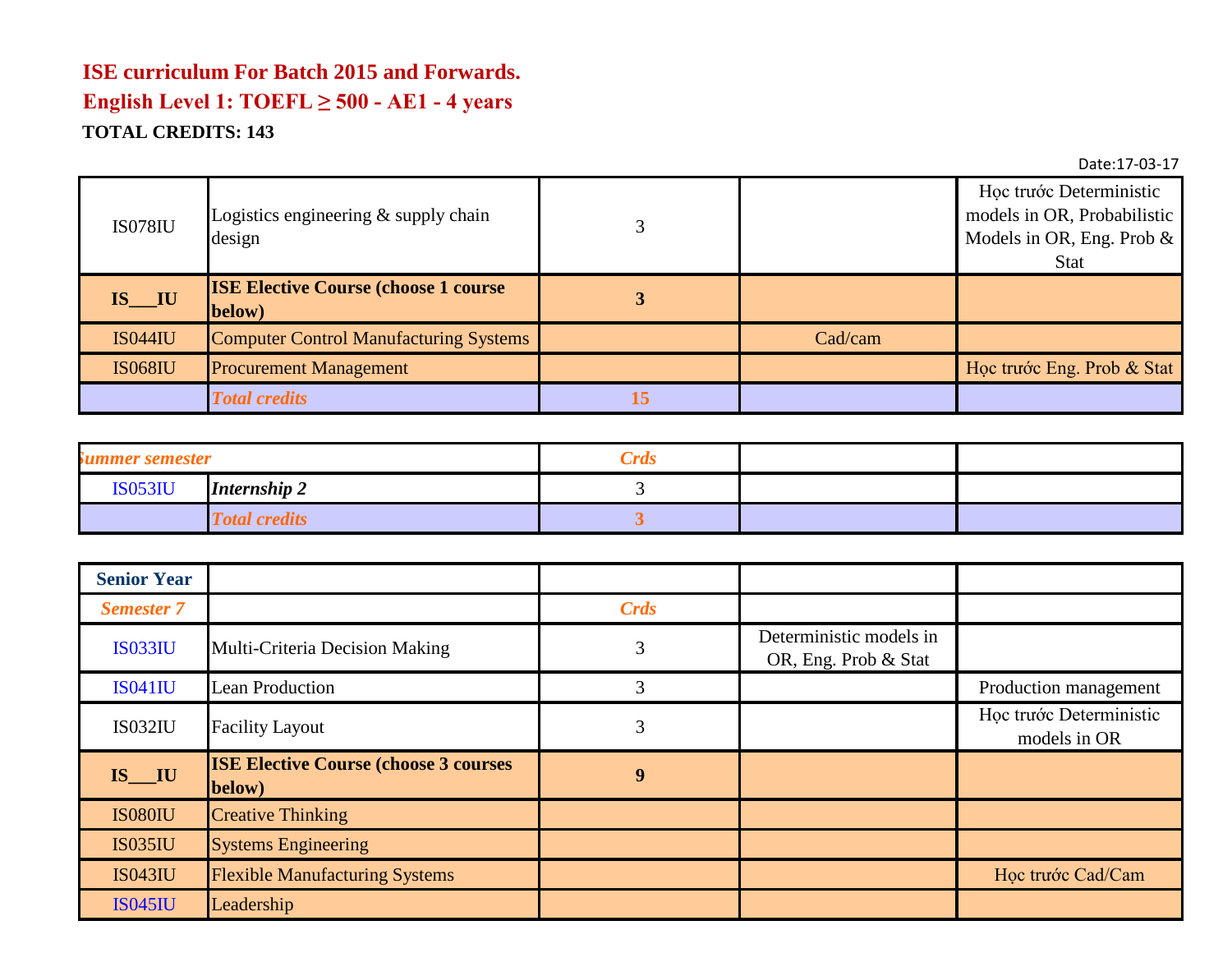| <b>IS023IU</b> | <b>Inventory Management</b>                   |    | Học trước Eng. Prob & Stat |
|----------------|-----------------------------------------------|----|----------------------------|
| <b>IS082IU</b> | <b>Retail Management</b>                      |    |                            |
| <b>IS067IU</b> | International Transportation & Logistics      |    |                            |
| <b>IS062IU</b> | <b>E-Logistics in Supply Chain Management</b> |    |                            |
|                | <b>Total credits</b>                          | 18 |                            |

| <b>Semester 8</b> |                        | <b>Crds</b> |  |
|-------------------|------------------------|-------------|--|
| <b>IS048IU</b>    | <b>Thesis research</b> | 10          |  |
|                   | <b>Total credits</b>   |             |  |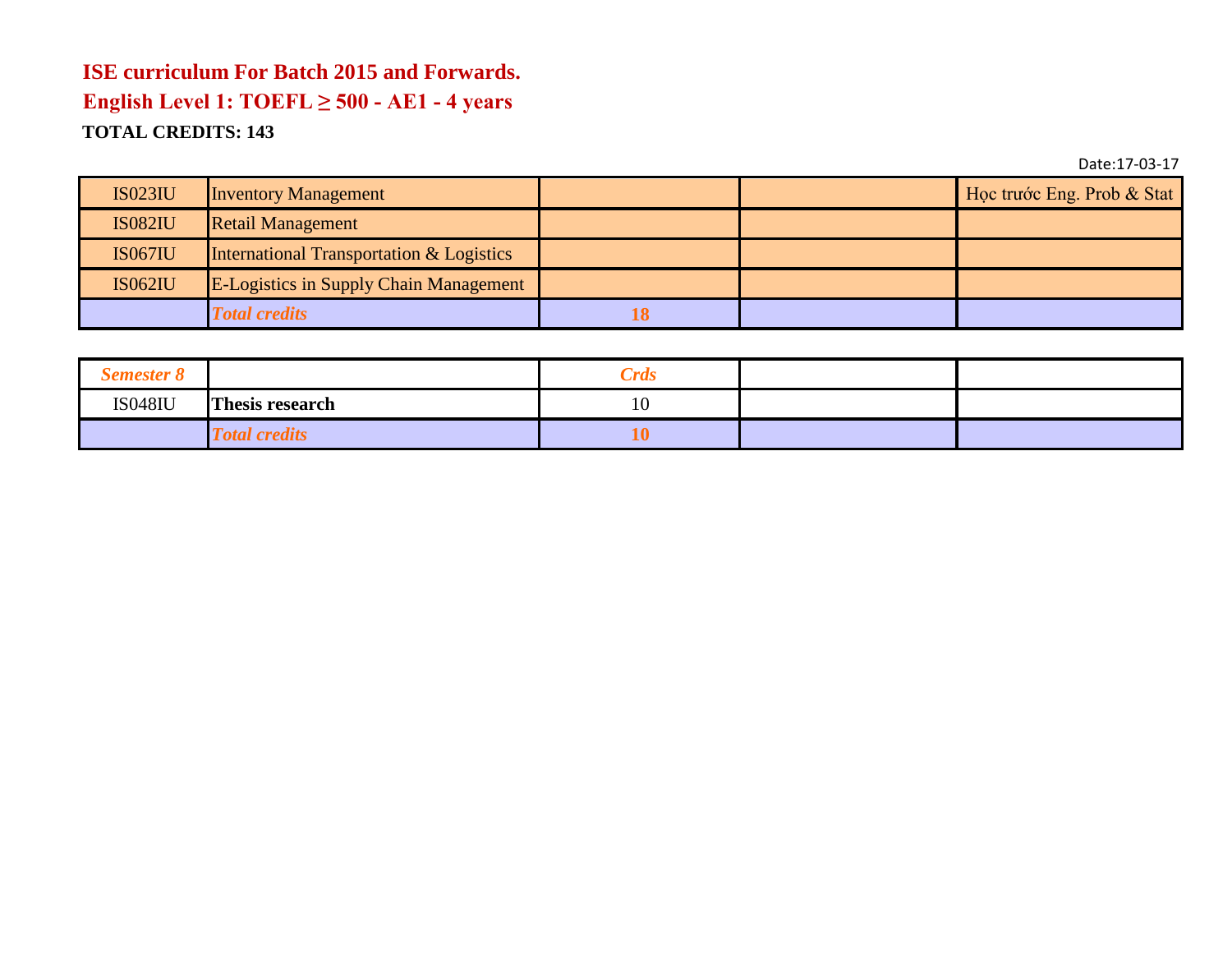## **ISE curriculum For Batch 2015 and Forwards. English Level 2: 430 <= TOEFL < 500 - IE2 - 4.5 years**

*Total Credit: 159*

| <b>Freshman Year</b>   |                                                   |                  |  |
|------------------------|---------------------------------------------------|------------------|--|
| <b>Semester 1</b>      |                                                   | <b>Crds</b>      |  |
| <b>EN074IU</b>         | Reading & writing IE2                             | 8                |  |
| EN075IU                | Listening & speaking IE2                          | 8                |  |
| PT001IU                | Physical Training 1                               | $\boldsymbol{0}$ |  |
| MA001IU                | Calculus 1                                        | $\overline{4}$   |  |
| PH013IU                | Physics 1                                         | $\overline{2}$   |  |
|                        | <b>Total credits</b>                              | 22               |  |
|                        |                                                   |                  |  |
| <b>Semester 2</b>      |                                                   | <b>Crds</b>      |  |
| EN007IU                | <b>Writing AE1</b>                                | 2                |  |
| EN008IU                | Listening AE1                                     | $\overline{c}$   |  |
| CH011IU                | <b>Chemistry for Engineers</b>                    | 3                |  |
| PH014IU                | Physics 2                                         | $\overline{2}$   |  |
| PT002IU                | Physical Training 2                               | $\theta$         |  |
| MA003IU                | Calculus <sub>2</sub>                             | $\overline{4}$   |  |
| IS001IU                | Introduction to Industrial Engineering            | $\mathbf{1}$     |  |
| <b>IS054IU</b>         | <b>Engineering Drawing</b>                        | 3                |  |
|                        | <b>Total credits</b>                              | 17               |  |
|                        |                                                   |                  |  |
| <b>Summer semester</b> |                                                   | <b>Crds</b>      |  |
| PE011IU                | Principles of Marxism                             | 5                |  |
| PE012IU                | HCM's thoughts                                    | $\overline{2}$   |  |
| PE013IU                | Revolutionary Lines of Vietnamese Communist Party | 3                |  |
|                        | <b>Total credits</b>                              | 10               |  |
|                        |                                                   |                  |  |
|                        |                                                   |                  |  |
| <b>Sophomore Year</b>  |                                                   |                  |  |
| <b>Semester 3</b>      |                                                   | <b>Crds</b>      |  |
| <b>MA027IU</b>         | Applied Linear Algebra                            | $\overline{2}$   |  |
| <b>IS019IU</b>         | <b>Production Management</b>                      | 3                |  |
| IS076IU                | Introduction to Computing - Matlab Application    | 3                |  |
| IS004IU                | Engineering Probability & Statistics              | $\overline{4}$   |  |
| IS016IU                | Engineering Mechanics - Dynamics                  | 3                |  |
| EN011IU                | <b>Writing AE2</b>                                | $\overline{2}$   |  |
| EN012IU                | Speaking AE2                                      | $\sqrt{2}$       |  |
| PE008IU                | <b>Critical Thinking</b>                          | 3                |  |
|                        | <b>Total credits</b>                              | 22               |  |
|                        |                                                   |                  |  |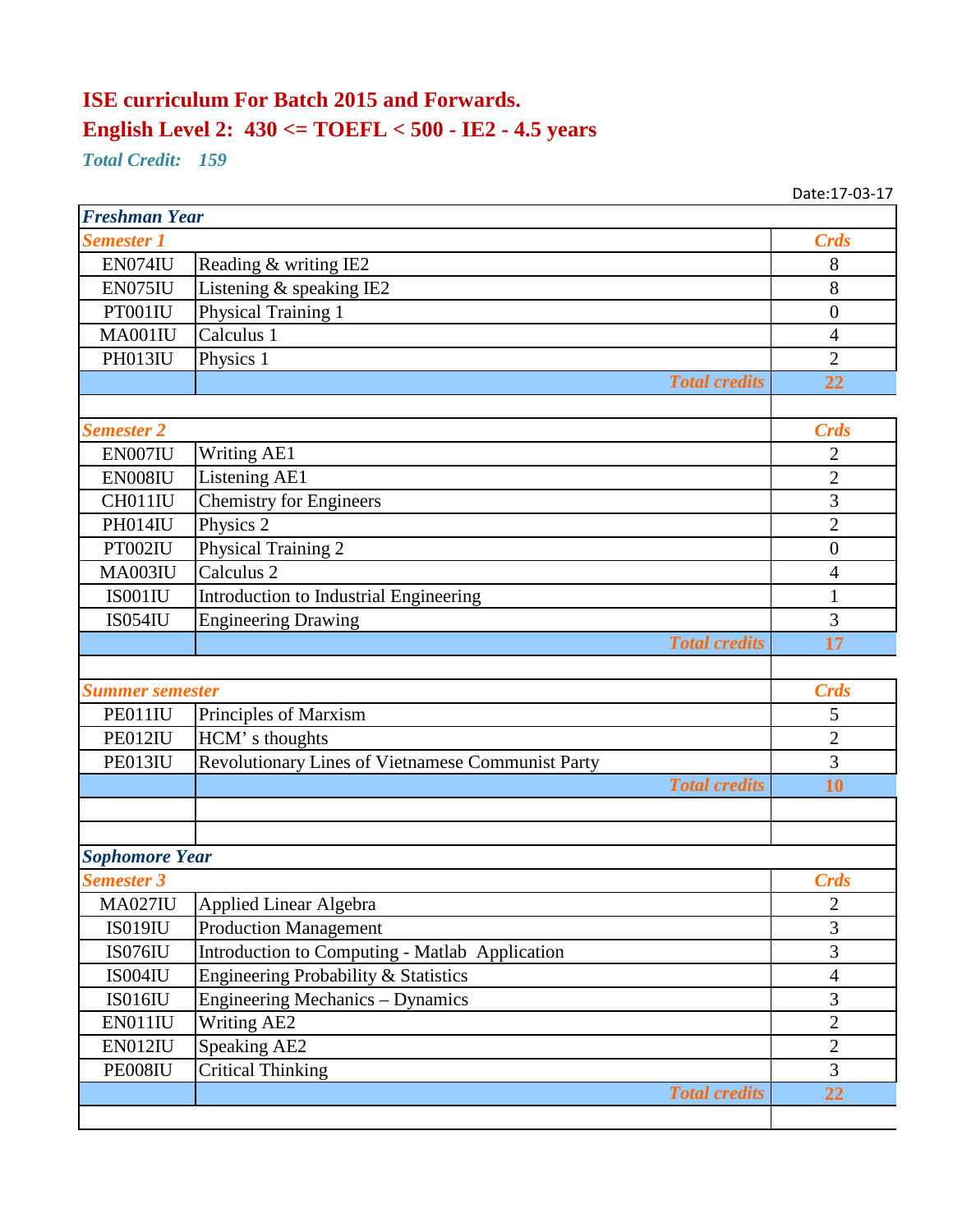## **ISE curriculum For Batch 2015 and Forwards. English Level 2: 430 <= TOEFL < 500 - IE2 - 4.5 years**

*Total Credit: 159*

|                                      |                                                        | Date:17-03-17           |
|--------------------------------------|--------------------------------------------------------|-------------------------|
| <b>Semester 4</b>                    |                                                        | <b>Crds</b>             |
| IS077IU                              | Introduction to Programming – $C^{++}/C^{\#}$ , Python | $\overline{2}$          |
| <b>IS020IU</b>                       | <b>Engineering Economy</b>                             | 3                       |
| <b>IS081IU</b>                       | Deterministic models in OR                             | $\overline{4}$          |
| IS017IU                              | Work design & Ergonomics + Lab                         | 4                       |
| <b>IS034IU</b>                       | Product Design & Development                           | 3                       |
| <b>MA029IU</b>                       | Differential Equations for ISE                         | $\overline{2}$          |
| <b>MA023IU</b>                       | Calculus 3                                             | $\overline{4}$          |
|                                      | <b>Total credits</b>                                   | 22                      |
|                                      |                                                        |                         |
| <b>Summer semester</b>               |                                                        | <b>Crds</b>             |
| <b>IS052IU</b>                       | Internship 1                                           | $\overline{2}$          |
|                                      | <b>Military Training</b>                               |                         |
|                                      | <b>Total credits</b>                                   | $\overline{2}$          |
|                                      |                                                        |                         |
| <b>Junior Year</b>                   |                                                        |                         |
| <b>Semester 5</b>                    |                                                        | <b>Crds</b>             |
| <b>PH015IU</b>                       | Physics 3                                              | 3                       |
| <b>IS040IU</b>                       | <b>Management Information System</b>                   | 3                       |
| <b>IS025IU</b>                       | <b>Quality Management</b>                              | 3                       |
| <b>IS026IU</b>                       | Project Management                                     | 3                       |
| <b>IS024IU</b>                       | Probabilistic Models in OR                             | 3                       |
| <b>IS</b><br>IU                      | ISE Elective Course (choose 1 course below)            | $\overline{\mathbf{3}}$ |
| <b>IS031IU</b>                       | <b>Experimental Design</b>                             |                         |
| <b>IS018IU</b>                       | CAD/CAM                                                |                         |
| <b>IS058IU</b>                       | Time series & forecasting technique                    |                         |
|                                      | <b>Total credits</b>                                   | 18                      |
| <b>Semester 6</b>                    |                                                        | <b>Crds</b>             |
| IS079IU                              | Scientific Writing                                     | $\overline{2}$          |
| <b>IS028IU</b>                       | <b>Simulation Models in IE</b>                         | 4                       |
| <b>IS027IU</b>                       | Scheduling & Sequencing                                | 3                       |
| <b>IS078IU</b>                       | Logistics engineering & supply chain design            | 3                       |
|                                      |                                                        |                         |
| $\mathbf{I} \mathbf{U}$<br><b>IS</b> | <b>ISE Elective Course (choose 1 course below)</b>     | $\overline{\mathbf{3}}$ |
| <b>IS044IU</b>                       | <b>Computer Control Manufacturing Systems</b>          |                         |
| <b>IS068IU</b>                       | <b>Procurement Management</b>                          |                         |
|                                      | <b>Total credits</b>                                   | 15                      |
|                                      |                                                        |                         |
|                                      |                                                        |                         |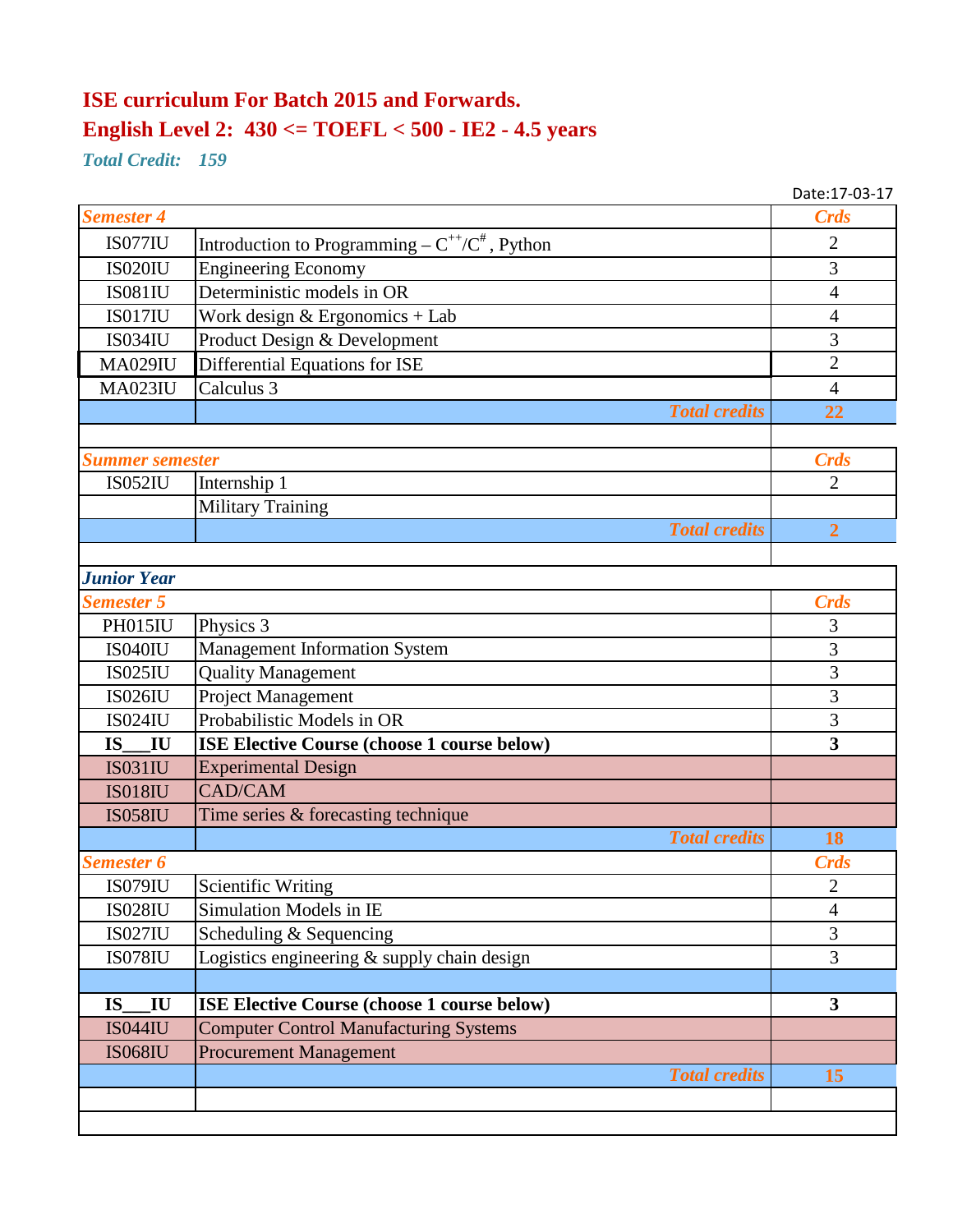## **ISE curriculum For Batch 2015 and Forwards. English Level 2: 430 <= TOEFL < 500 - IE2 - 4.5 years**

*Total Credit: 159*

|                        |                                                     | Date:17-03-17  |
|------------------------|-----------------------------------------------------|----------------|
| <b>Summer semester</b> |                                                     | <b>Crds</b>    |
| <b>IS053IU</b>         | <b>Internship 2</b>                                 | 3              |
|                        | <b>Total credits</b>                                | $\overline{3}$ |
|                        |                                                     |                |
| <b>Senior Year</b>     |                                                     |                |
| <b>Semester 7</b>      |                                                     | <b>Crds</b>    |
| <b>IS033IU</b>         | Multi-Criteria Decision Making                      | 3              |
| <b>IS041IU</b>         | <b>Lean Production</b>                              | 3              |
| <b>IS032IU</b>         | <b>Facility Layout</b>                              | 3              |
| IU<br><b>IS</b>        | ISE Elective Course (choose 3 courses below)        | 9              |
| <b>IS080IU</b>         | <b>Creative Thinking</b>                            |                |
| <b>IS035IU</b>         | <b>Systems Engineering</b>                          |                |
| <b>IS043IU</b>         | <b>Flexible Manufacturing Systems</b>               |                |
| <b>IS045IU</b>         | Leadership                                          |                |
| <b>IS023IU</b>         | <b>Inventory Management</b>                         |                |
| <b>IS082IU</b>         | <b>Retail Management</b>                            |                |
| <b>IS067IU</b>         | <b>International Transportation &amp; Logistics</b> |                |
| <b>IS062IU</b>         | <b>E-Logistics in Supply Chain Management</b>       |                |
|                        | <b>Total credits</b>                                | 18             |
| <b>Semester 8</b>      |                                                     | <b>Crds</b>    |
| <b>IS048IU</b>         | Thesis research                                     | 10             |
|                        | <b>Total credits</b>                                | 10             |
|                        |                                                     |                |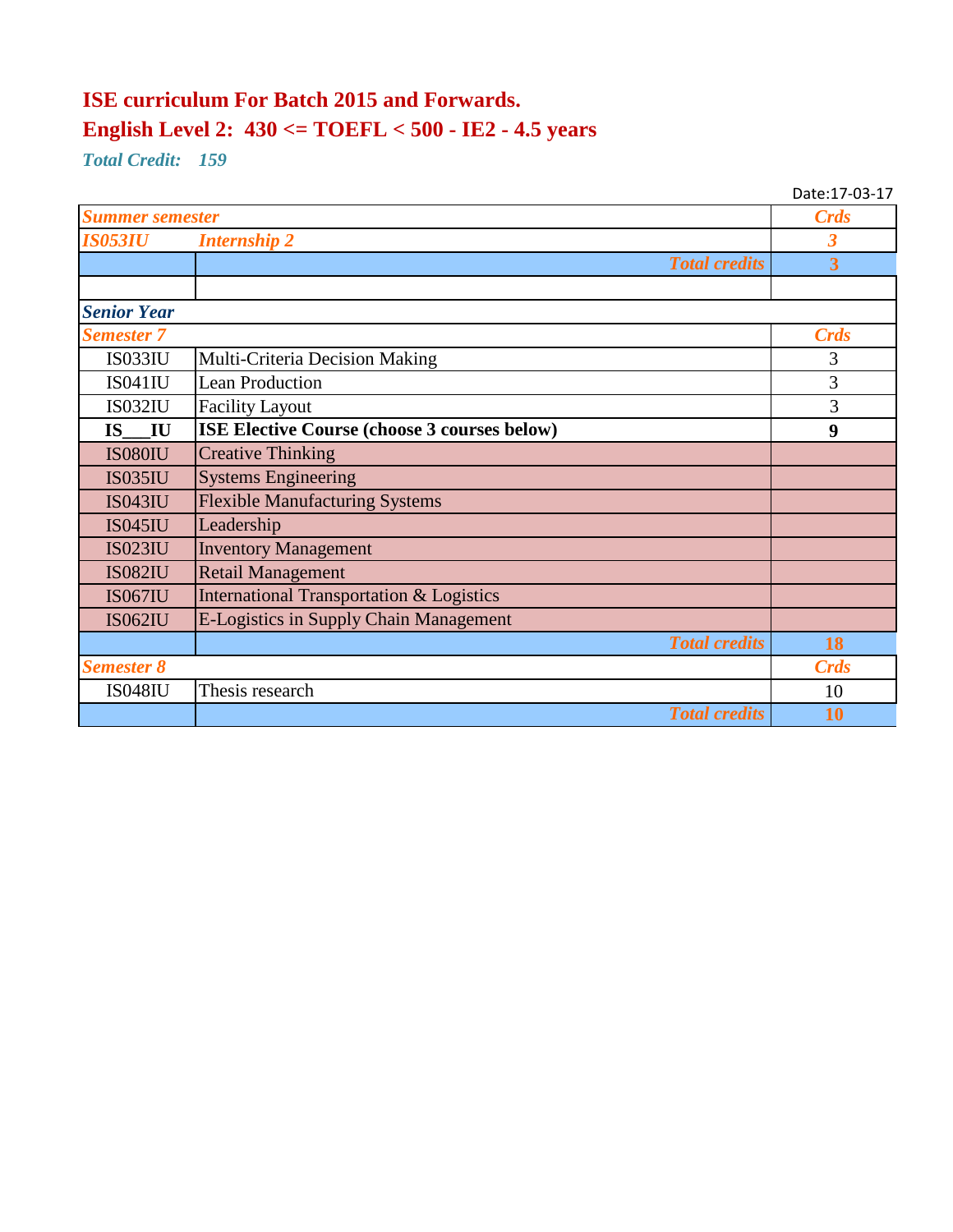# **ISE curriculum For Batch 2015 and Forwards. English Level 3: TOEFL <= 430 IE1 - 5 years**

*Total Credit: 181*

| <b>Freshman Year</b>   |                                                          |                |
|------------------------|----------------------------------------------------------|----------------|
| <b>Semester 1</b>      |                                                          | <b>Crds</b>    |
| EN072IU                | Reading & Writing IE1                                    | 11             |
| EN073IU                | Listening & Speaking IE1                                 | 11             |
| PT001IU                | Physical Training 1                                      | $\overline{0}$ |
|                        | <b>Total credits</b>                                     | 22             |
|                        |                                                          |                |
| <b>Semester 2</b>      |                                                          | <b>Crds</b>    |
| EN074IU                | Reading & writing IE2                                    | 8              |
| EN075IU                | Listening & speaking IE2                                 | 8              |
| PT002IU                | Physical Training 2                                      | $\overline{0}$ |
| IS001IU                | Introduction to Industrial Engineering                   |                |
| MA001IU                | Calculus 1                                               | $\overline{4}$ |
|                        | <b>Total credits</b>                                     | 21             |
|                        |                                                          |                |
| <b>Summer semester</b> |                                                          | <b>Crds</b>    |
| PE011IU                | Principles of Marxism                                    | 5              |
| PE012IU                | HCM's thoughts                                           | $\overline{2}$ |
| PE013IU                | <b>Revolutionary Lines of Vietnamese Communist Party</b> | 3              |
|                        | <b>Total credits</b>                                     | 10             |

| <b>Sophomore Year</b> |                                      |                |
|-----------------------|--------------------------------------|----------------|
| <b>Semester 3</b>     |                                      | <b>Crds</b>    |
| <b>MA027IU</b>        | Applied Linear Algebra               | 2              |
| EN007IU               | <b>Writing AE1</b>                   | $\overline{2}$ |
| EN008IU               | Listening AE1                        | $\overline{2}$ |
| IS004IU               | Engineering Probability & Statistics | 4              |
| PH013IU               | Physics 1                            | $\overline{2}$ |
| PH014IU               | Physics 2                            | $\overline{2}$ |
| <b>MA003IU</b>        | Calculus <sub>2</sub>                | $\overline{4}$ |
|                       | <b>Total credits</b>                 | 18             |
| <b>Semester 4</b>     |                                      | <b>Crds</b>    |
| CH011IU               | Chemistry for Engineers              | 3              |
| <b>IS081IU</b>        | Deterministic models in OR           | $\overline{4}$ |
| EN011IU               | <b>Writing AE2</b>                   | $\overline{2}$ |
| EN012IU               | Speaking AE2                         | $\overline{2}$ |
| PE008IU               | <b>Critical Thinking</b>             | $\overline{3}$ |
| <b>IS054IU</b>        | <b>Engineering Drawing</b>           | 3              |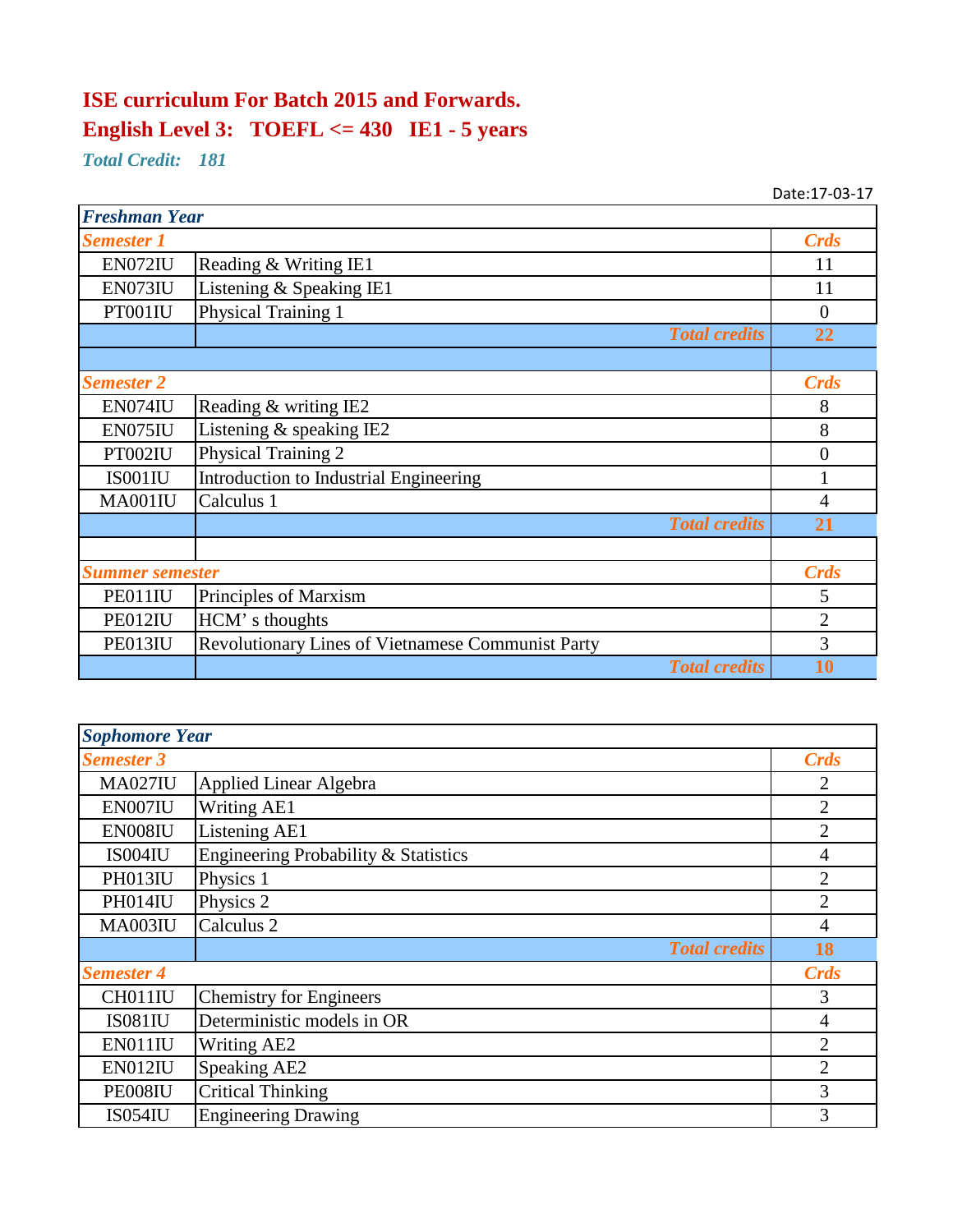# **ISE curriculum For Batch 2015 and Forwards. English Level 3: TOEFL <= 430 IE1 - 5 years**

*Total Credit: 181*

|                |                      | Date:17-03-17 |
|----------------|----------------------|---------------|
| <b>MA023IU</b> | Calculus 3           |               |
|                | <b>Total credits</b> |               |

| <b>Summer semester</b> |                          | .rd |
|------------------------|--------------------------|-----|
| <b>IS052IU</b>         | Internship 1             |     |
|                        | <b>Military Training</b> |     |
|                        | <b>Total credits</b>     |     |

| <b>Junior Year</b> |                                                        |                |
|--------------------|--------------------------------------------------------|----------------|
| <b>Semester 5</b>  |                                                        | <b>Crds</b>    |
| PH015IU            | Physics 3                                              | 3              |
| <b>IS019IU</b>     | <b>Production Management</b>                           | 3              |
| IS076IU            | Introduction to Computing - Matlab Application         | 3              |
| IS040IU            | <b>Management Information System</b>                   | 3              |
| <b>IS025IU</b>     | <b>Quality Management</b>                              | 3              |
| IS016IU            | Engineering Mechanics – Dynamics                       | 3              |
| IU<br><b>IS</b>    | ISE Elective Course (choose 1 course below)            | 3              |
| <b>IS031IU</b>     | <b>Experimental Design</b>                             |                |
| <b>IS018IU</b>     | <b>CAD/CAM</b>                                         |                |
| <b>IS058IU</b>     | Time series & forecasting technique                    |                |
|                    | <b>Total credits</b>                                   | 21             |
| <b>Semester 6</b>  |                                                        | <b>Crds</b>    |
| <b>IS077IU</b>     | Introduction to Programming – $C^{++}/C^{\#}$ , Python | $\overline{2}$ |
| <b>IS020IU</b>     | <b>Engineering Economy</b>                             | 3              |
| <b>IS017IU</b>     | Work design $&$ Ergonomics + Lab                       | 4              |
| <b>IS034IU</b>     | Product Design & Development                           | 3              |
| <b>MA029IU</b>     | Differential Equations for ISE                         | $\overline{2}$ |
| <b>IS</b><br>IU    | <b>ISE Elective Course (choose 1 course below)</b>     | 3              |
| <b>IS044IU</b>     | <b>Computer Control Manufacturing Systems</b>          |                |
| <b>IS068IU</b>     | <b>Procurement Management</b>                          |                |
|                    | <b>Total credits</b>                                   | 17             |

| <b>Senior Year</b> |                                |             |
|--------------------|--------------------------------|-------------|
| <b>Semester 7</b>  |                                | <b>Crds</b> |
| IS033IU            | Multi-Criteria Decision Making |             |
| <b>IS026IU</b>     | <b>Project Management</b>      |             |
| <b>IS024IU</b>     | Probabilistic Models in OR     |             |
| <b>IS041IU</b>     | <b>Lean Production</b>         |             |